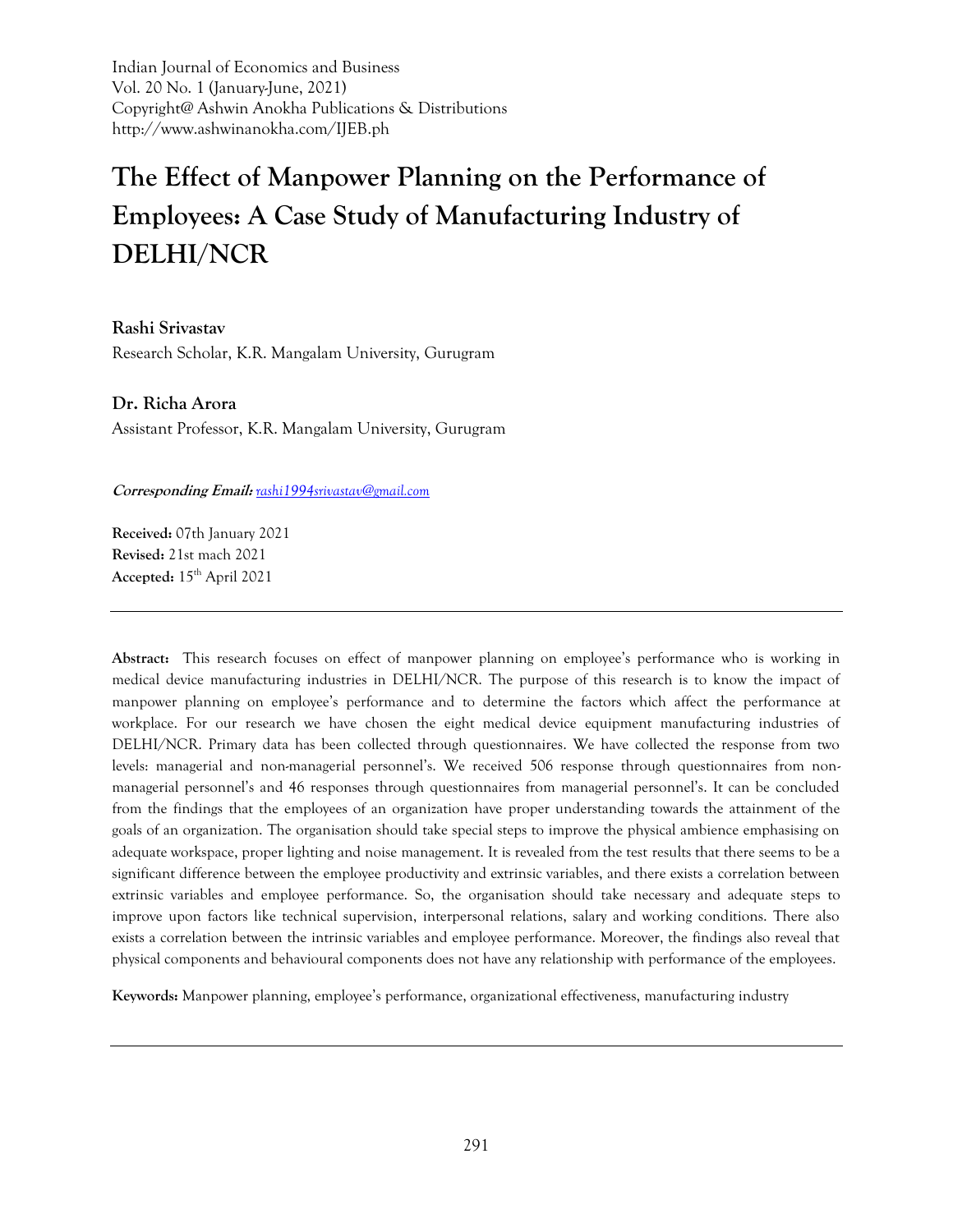#### **1. INTRODUCTION**

#### 1.1 Manpower planning and Development

Manpower planning and development is the first and the most significant function of management. The embodiment of manpower planning and development includes a basic examination of the inventory, demand, excess, shortage of resource and use of HR. Note that manpower planning is regularly taken as the main assets of an organization on the grounds that through it, different assets (material and monetary) are saddled to address the issue of labors. The economic development of a nation relies upon the quality and amount of its assets, the condition of innovation and productive organization of assets in both creation and utilization process. Most organizations today is dealing with issues since they didn't design for their labor force neither do they have any orderly HR the executives programs that think about hierarchical objectives. Planning is the first and most significant capacity of the board. The pith is to plan for and foresee future occasions. Planning goes past endeavoring to achieve expressed hierarchical destinations. It includes the advancement of methodology and strategies needed for compelling acknowledgment of the entire plan.

1.2 Manpower Planning in Manufacturing Industry

Manpower planning includes choosing missions and accomplishing them, it requires dynamic that is browsed among elective future reasons for activity. Manpower planning provides the opportunity to achieve organizational goals.

Berneth (1996) characterizes Manpower planning as the purposeful and precise assurance of future to satisfy the organization's main goal and meet its targets, give specific anticipated or planned conditions. This definition shows that concerns for Manpower planning imply a future direction and as such the substance of it is to get ready for and foresee occasions.

Due to steady changes in the climate, persistent Manpower planning is a fundamental change that faces managers to design trying to uncover ahead of time openings for, and dangers to the program. By and large, achievement or disappointment relies upon an ability to adjust to design both to new data and changing natural conditions. In this way, Manpower planning is an interaction by which managers use and decide future activity that will prompt acknowledgment of wanted target. Manpower planning additionally assists with expecting future circumstances or conditions and their probable results. As such it empowers an association to accommodate method for accepting future vulnerabilities or if nothing else enhances their antagonistic effects. According to Agbato (1988), Manpower planning is the work to prepare faculty, envision the future, as history by deciding how we need the future to show up.

Manpower planning isn't the manner by which definitively we can foresee the future, but instead to uncover the things we should do today to have a future. This infers that Manpower planning includes gauging. Practically all Manpower planning include gauging and directors rely on these estimates in deciding reason for activity.

Onoha (1999), for labor wanting to be powerful, it should incorporate the accompanying standards; Manpower planning ought to be founded on unmistakably characterized objective and utilize all accessible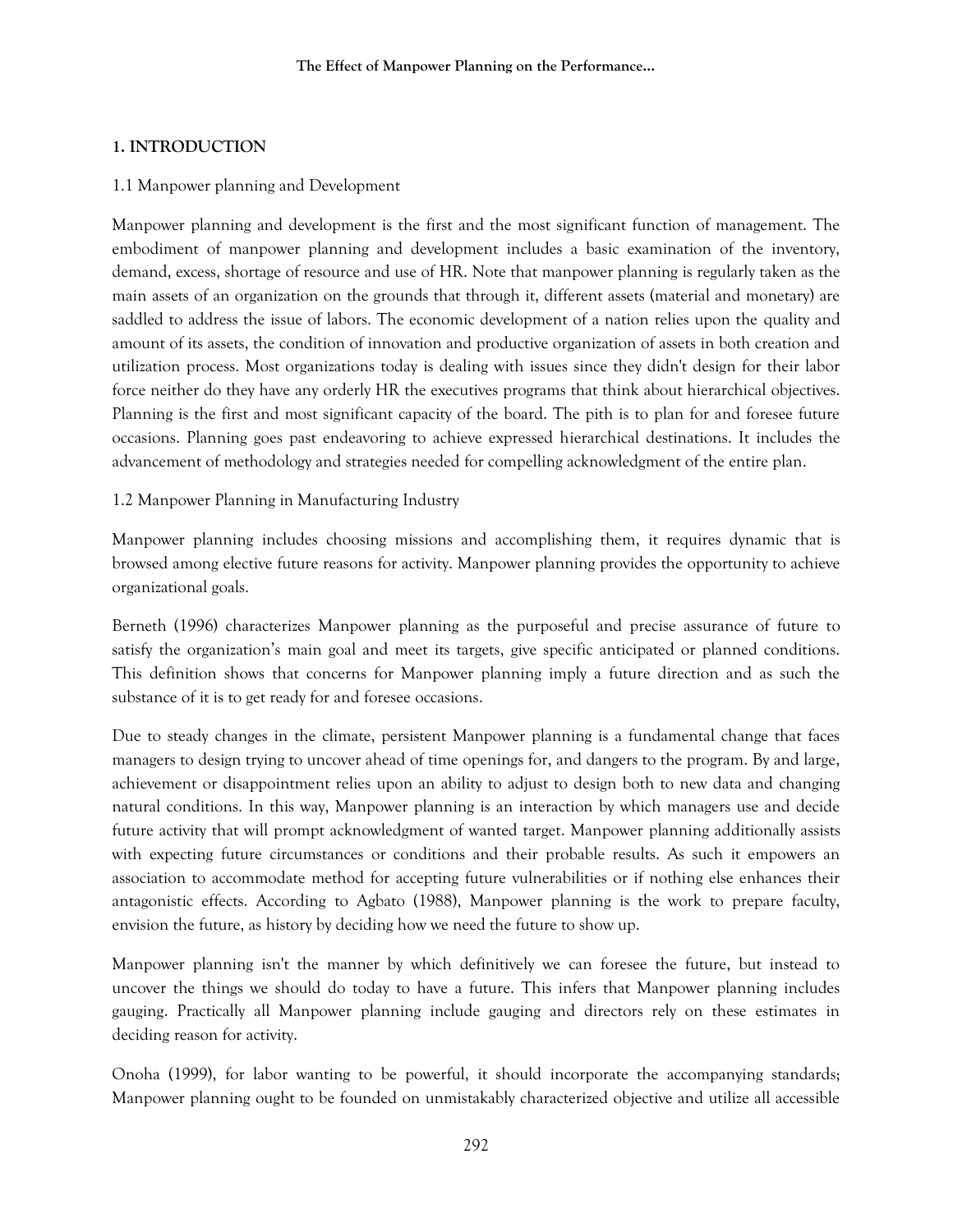data. Manpower planning ought to consider factors in the climate which will help or upset the association in arriving at its objectives.

They should assess the current association and accommodate control, so execution can be checked with set up guidelines. They ought to be exact, practicable and easy to comprehend and work. They ought to be adaptable, to guarantee that conditions require change and this can be affected without disturbing the labor plan. Subsequently, Manpower planning regardless of by whatever it is characterized, has one essential point and that is the achievement of individual and friends targets.

# 1.3 Manpower planning problems

Individuals think that the human resource planning is not necessary and time consuming. Work force can be masterminded whenever at the time of necessity, with alluring advantages and motivations so why human resource planning. They think it is a simple task to control the work force in the organization. In this competitive business world it is extremely troublesome and challenging to compete with the opponents without defining appropriate key planning. Many have the insight that individuals who formulate the human resource plan are not expert in business, because of which they may commit mistake while formulating the human resource plan. A strategic plan is set for accomplishing the goals and objectives of the organization. At the time of detailing of technique the pre-owned data is fundamentally long term oriented. However, the human resource planning is formulated for utilizing the transient data. So the data of human asset doesn't regularly coordinate with the data of strategy formulation.

Human resource planning needs full and wholehearted help from the top management. Without this support and responsibility, it would not be feasible to ensure the fundamental assets, collaboration and leading for the achievement of the human resource planning. Labor absenteeism, work turnover, trade cycles, innovative changes and market variances are the vulnerabilities which fill in as imperatives to Human Resources planning. It is unsafe to rely on broad evaluations of human resource notwithstanding fast changes in environment.

1.4 Rational of the study

The present study is significant from various points of view:

As industries and technologies evolve, new generation enters as the workforce, and globalization creates increased competition, it will be the human resource issues that make or break a company. Only a significant research has been done on the manufacturing industry and a lot is required to be done of the manufacturing industry. Therefore we have chosen the manufacturing industry. The manufacturing area has contributed little to economic growth and its offer in all out product trades has been declining. Manufacturing has not brought a lot of new business, and the greater part of the ongoing ascent in manufacturing employment has been in the casual area, where laborers are not covered by government backed retirement plans. Efficiency of the manufacturing area is low, incompletely on the grounds that the generally little size of manufacturing firms makes it hard to misuse economies of scale. Notwithstanding bountiful, low-talented and generally modest work, Indian manufacturing is shockingly capital and ability escalated. Moreover, firms have minimal motivating force to develop, since by remaining little they can evade charges and complex work guidelines. Land procurement is moderate, organizations face regular force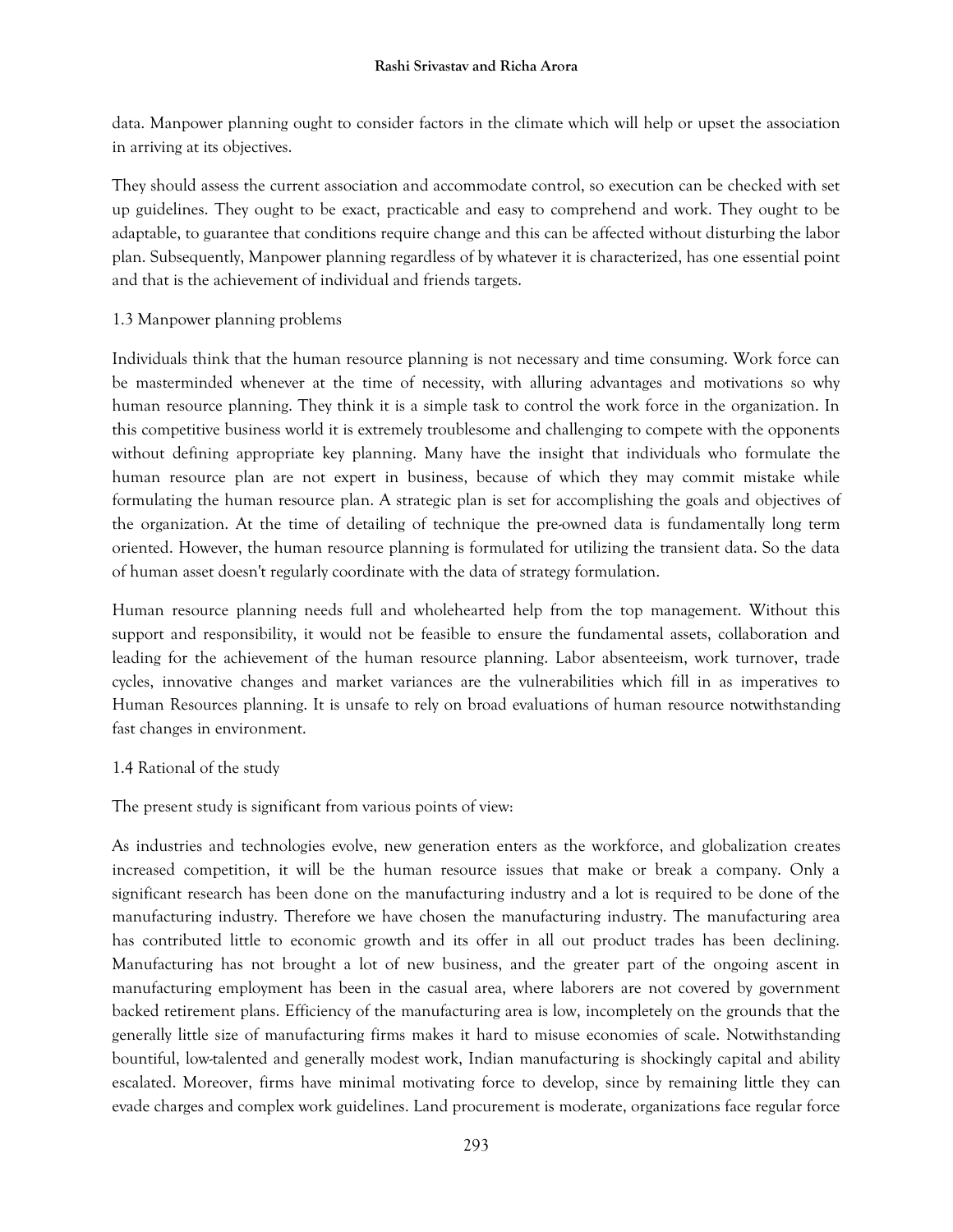blackouts and transport foundation is worse than average. This is particularly hurtful as manufacturing is exceptionally dependent on well-working foundation. More grounded assembling would build efficiency and make development more comprehensive, while adding to improved current record balance. Specifically, India should focus on more conventional positions, as these will in general be the most secure and of most noteworthy profitability.

# **This research is primarily focuses on the following objectives:**

- $\bullet$  To know the factors affecting the performance of an employees at workplace.
- ❖ To determine the relationship between physical components at work and performance.
- ❖ To determine the relationship between behavioural components at work and performance.

# **1.5 SIGNIFICANCE OF THE STUDY**

Manpower planning is the way toward assessing the ideal number of individuals needed for finishing a task, goal or an objective within time. Manpower planning incorporates boundaries like number of faculty, various sorts of abilities, time span and so forth .It is a ceaseless nonstop cycle to ensure that the business has the upgraded resources accessible when required thinking about the impending future ventures and furthermore the substitution of the active employees. It is also called as Human Resource Planning.

This study decides the degree of performance among the employees who are working in the manufacturing industry and the degree of fulfillment of the employee satisfaction in the manufacturing industry. This thus decides the presentation through which the ideal usage of the enlisted faculty should be possible to nullify the excess and repetitive posts as this straightforwardly influences the expense and the general targets of the organization.

# **1.6 HYPOTHESIS OF THE STUDY**

H1: There exists a significant relationship between physical components at work and productivity of employees.

H2: There exists a significant a relationship between behavioral components at work and productivity of employees.

# **LITERATURE REVIEW**

According to Agu (2003), Manpower planning and development gives the organization an internal compass and reason. In this manner, the steady aides required in resource designations are utilized in performing different exercises are given. It builds the aptitude of a supervisor in exact dynamic and accordingly lessens the odds of mix-ups and blunders. It likewise lessens misuse of materials, time and money.

According to Obi (2005), manpower planning and development is utilized to envision issues and make remedial move before they become danger to the association tasks and to co-ordinate every huge action with the goal that faculty, offices and materials can be made accessible at required time.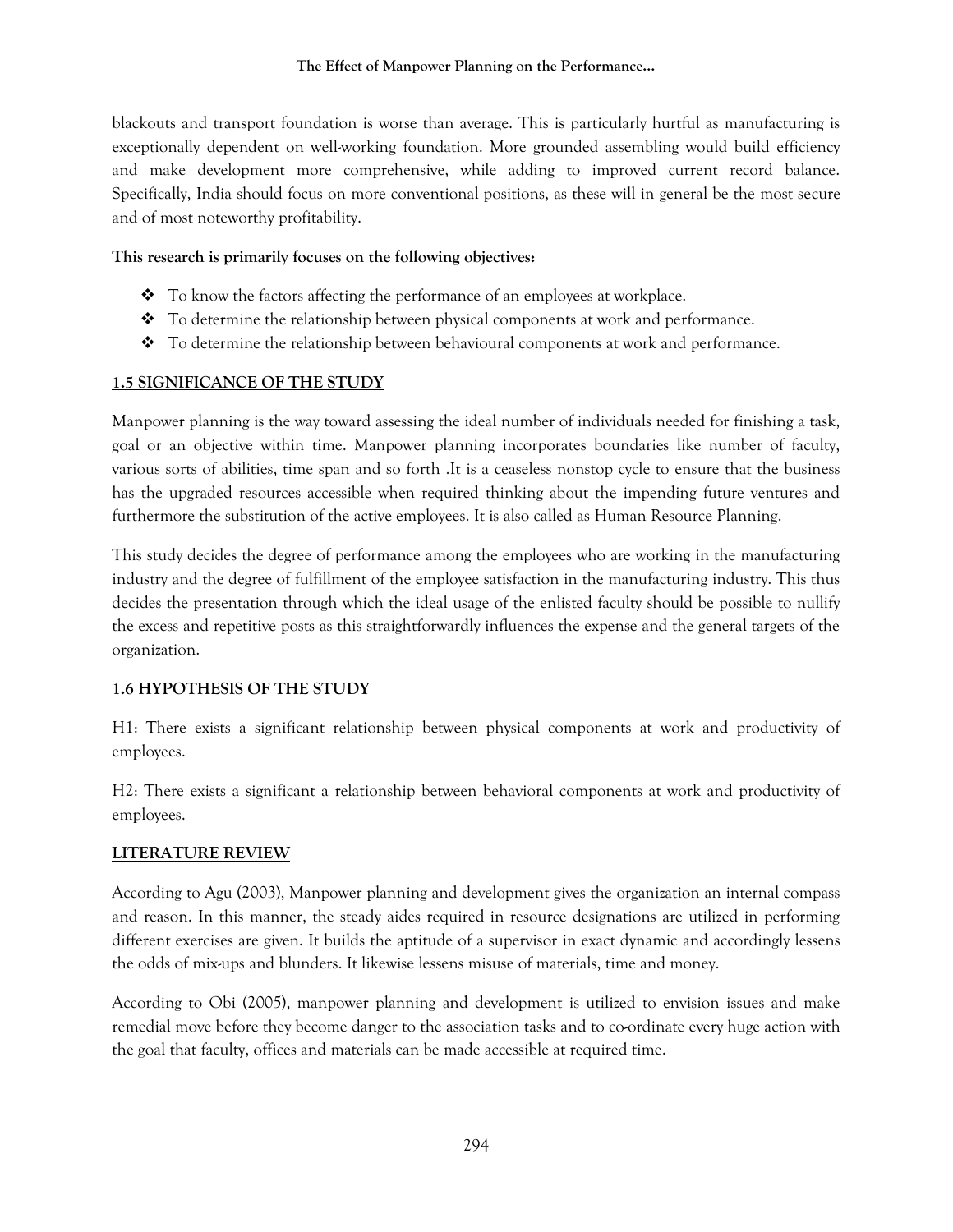Drucker (1954) characterizes it as methods for utilizing subordinates. It is a means of using goals to motivate people rather than to control them.

Noe et al (2003) explained that it is imperative to properly actualize human resource planning so as to make the lead time important to face expected issues and dangers to the association $\&\#39$ ; serious edge.

Byers and Rue, (1984) human resource planning includes applying the essential arranging cycle to human asset needs of the association. To be powerful, any human asset plan must be gotten from the long haul and activity plans of the association.

Walker(1990)Basically, the accomplishment of the human resource planning relies generally upon how intently the human asset division can incorporate viable individuals arranging with organization's business arranging measure.

Michael (2006) has indicated that the human resource happens inside the setting of the association. The degree to which it is utilized, and the methodology embraced, will be dependent upon the degree to which the board perceives that achievement relies upon anticipating future individuals prerequisite and actualizing plan to fulfill those necessity.

# **2.0 RESEARCH METHODOLOGY**

# *2.1 Kind of Research:*

This research is about to know the effect of manpower planning on employees performance who are working in manufacturing industries. For our research we have chosen the medical device manufacturing industries of DELHI/NCR. SPSS will be used as a tool to analyze the data collected for the research after checking the reliability and validity of the data collected. The chi-square test, correlation and multiple regressions will be used to analyze the data collected in order to satisfy the objectives defined in this study.

# *2.2 Variables:*

There are two variables of our study: (a) physical components (b) behavioral components

# *2.3 Target Population:*

Our research targeted the managerial and non-managerial personnel are who are currently working in medical device manufacturing industries of DELHI/NCR.

# *2.4 Method of Data Collection:*

Data collection is an important part of the methodology. For our research we had collected the data through questionnaires. In order to quantify the conclusion of the research we have designed the open ended and close ended questions. Two separate questionnaires were prepared for both the personnel's (a) managerial personnel (b) non-managerial personnel. The questionnaires contained the questions related to the physical components and behavioral components like – furniture and furnishing at workplace, spatial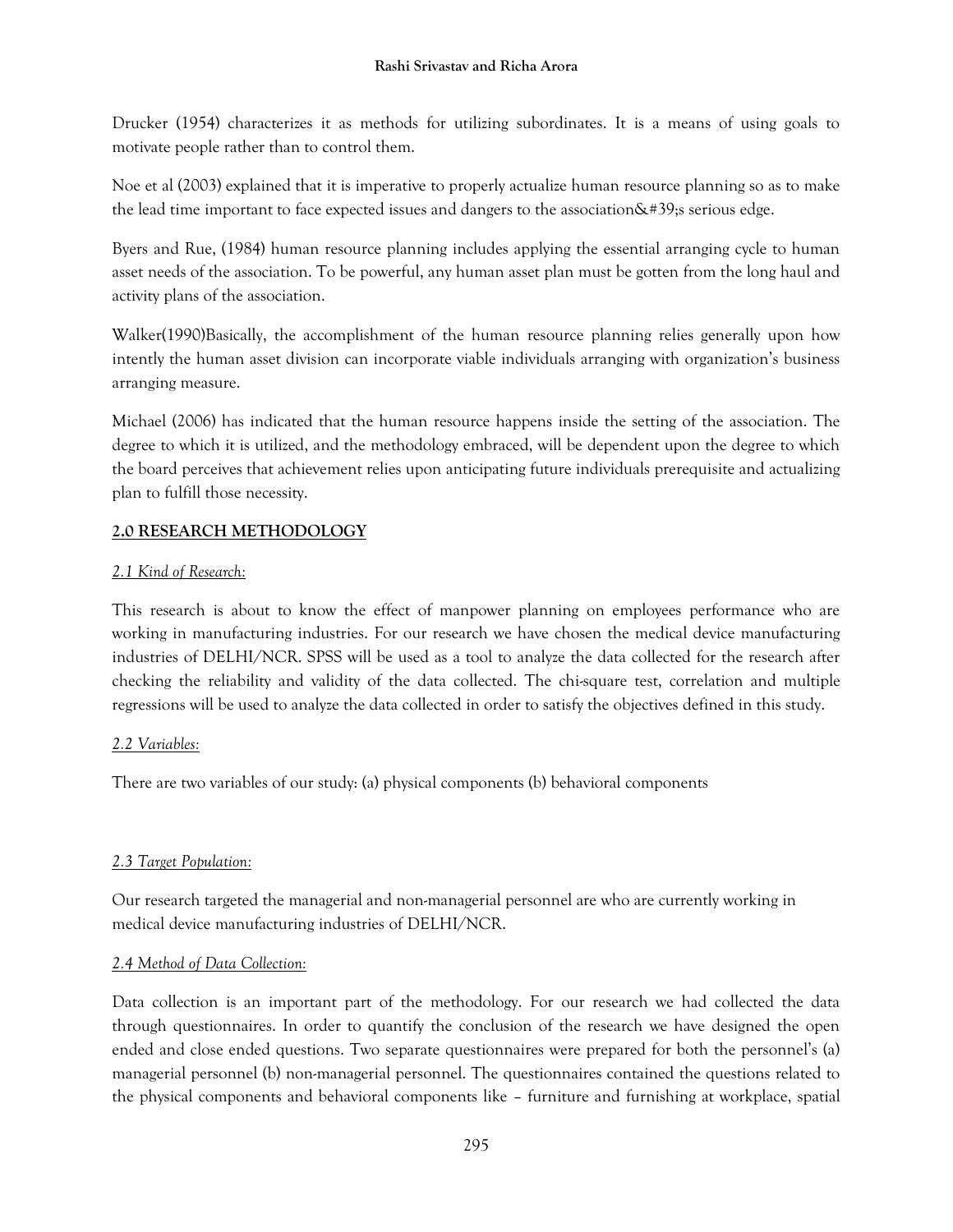#### **The Effect of Manpower Planning on the Performance…**

arrangements at workplace, room temperature , lightening , noise free environment, interpersonal relations , emotional factors , job assignments , over time duty , extended duty.

- (A) Questionnaire I Managerial personnel
- (B)Questionnaire II- Non-managerial personnel

#### *2.5 Sample Size:*

Total sample size of our research has been drawn for our study is 550. Out of which the 504 were the employees from non-managerial level and 46 were from the managerial level.

#### 2.6 Demographic profile of the respondents

1. Gender of the respondents.

|        | <b>Managers</b> |            | Non-Managers |            |
|--------|-----------------|------------|--------------|------------|
|        | Number of       |            | Number of    |            |
|        | respondents     | percentage | respondents  | percentage |
| Male   | 35              | 76         | 485          |            |
|        |                 |            |              |            |
| Female |                 | 24         | 1 Q          |            |

#### **Table 2.6.1: Gender of the respondents**

The majority of the respondents were male (table 4.1). 76% of the managers were male respondents and 24% were female. In case of non-managers 96% were male and 4% were female.

# 2. Age

#### **Table2.6.2: Age of the respondents**

|              | <b>Managers</b> |                | Non-managers |            |  |
|--------------|-----------------|----------------|--------------|------------|--|
|              | Number of       |                | Number of    |            |  |
|              | respondents     | percentage     | respondents  | percentage |  |
| 20-30        | 1               | $\overline{2}$ | 118          | 23         |  |
| 30-40        | 17              | 37             | 142          | 28         |  |
| 40-50        | 15              | 33             | 130          | 26         |  |
| 50 and above | 13              | 28             | 114          | 23         |  |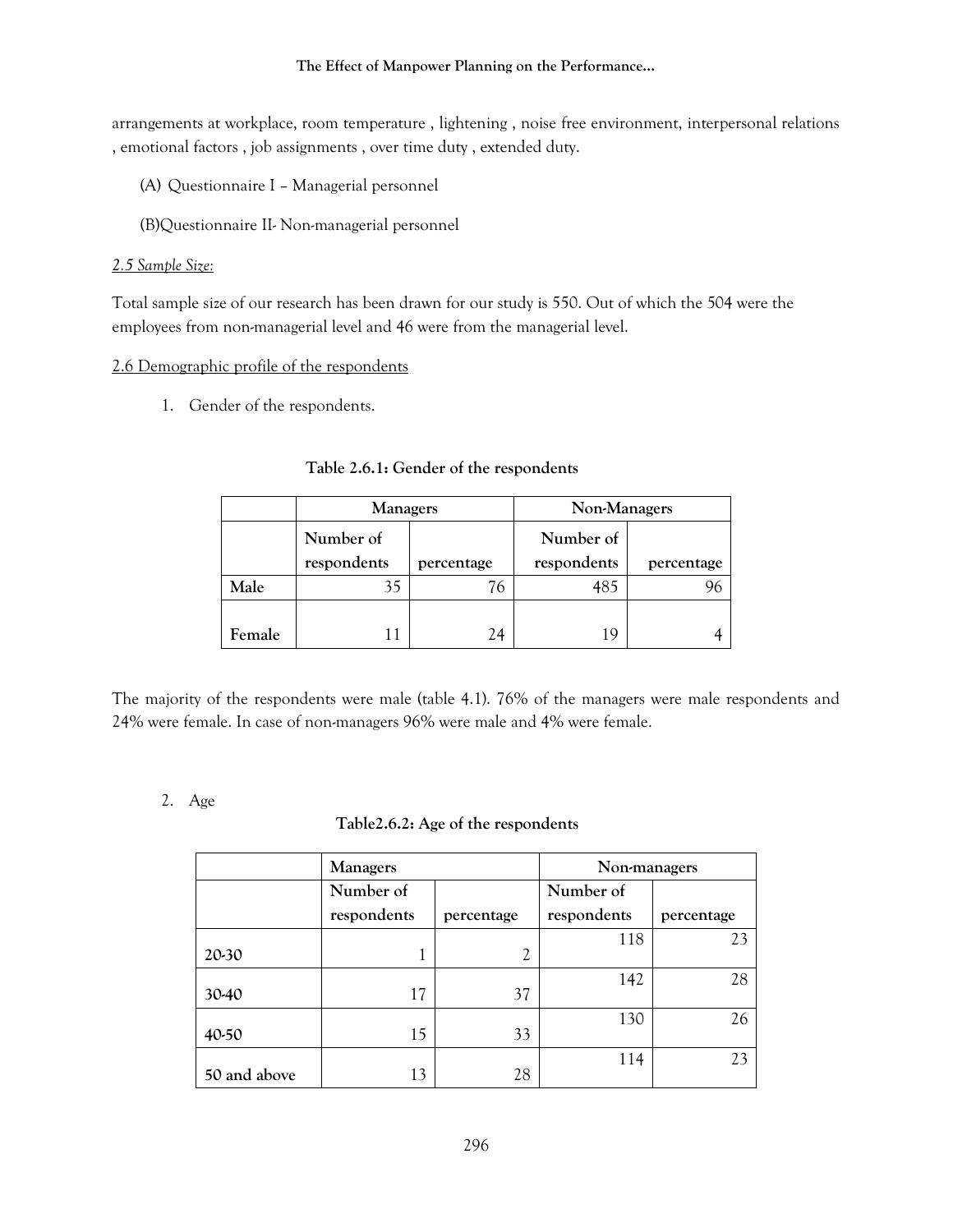In case of managers 33% of the respondents were of the age group between 40 to 50 years and 28% were from the age group of 50 and above. In case of the non-managers 28% were from the age group between 30- 40 and 26% were from the age group between 40-50. 23% of the respondents each were from the age group of 20-30 years and 50 and above.

# 3. Tenure

|                            | Number of   |            | Number of   |            |
|----------------------------|-------------|------------|-------------|------------|
|                            | respondents | percentage | respondents | percentage |
| less than 6 months         | O           | O          | 116         | 23         |
| $6$ months $\cdot$ 2 years | 8           | 17         | 134         | 27         |
| 2-5 years                  | 18          | 39         | 151         | 30         |
| 5-10 years                 | 12          | 26         | 103         | 20         |
| 10 years and above         | 8           | 17         |             |            |

# **Table2.6.3: Tenure of the respondents**

In the case of managers 39% of the respondents have been working with the organization for 2-5 years and 26% have been working for 5-10 years. For the non-managers 30% have been with the organization for 2-5 years and 27% have been working for 6 months to 2 years.

# 4. Work according to qualifications

# **Table 2.6.4: Work according to qualifications**

|                          |            | Number of   |
|--------------------------|------------|-------------|
|                          | percentage | respondents |
| <b>Strongly disagree</b> |            |             |
| <b>Disagree</b>          |            |             |
| Neutral                  | 22         |             |
| Strongly agree           | 21         |             |
| gree                     |            |             |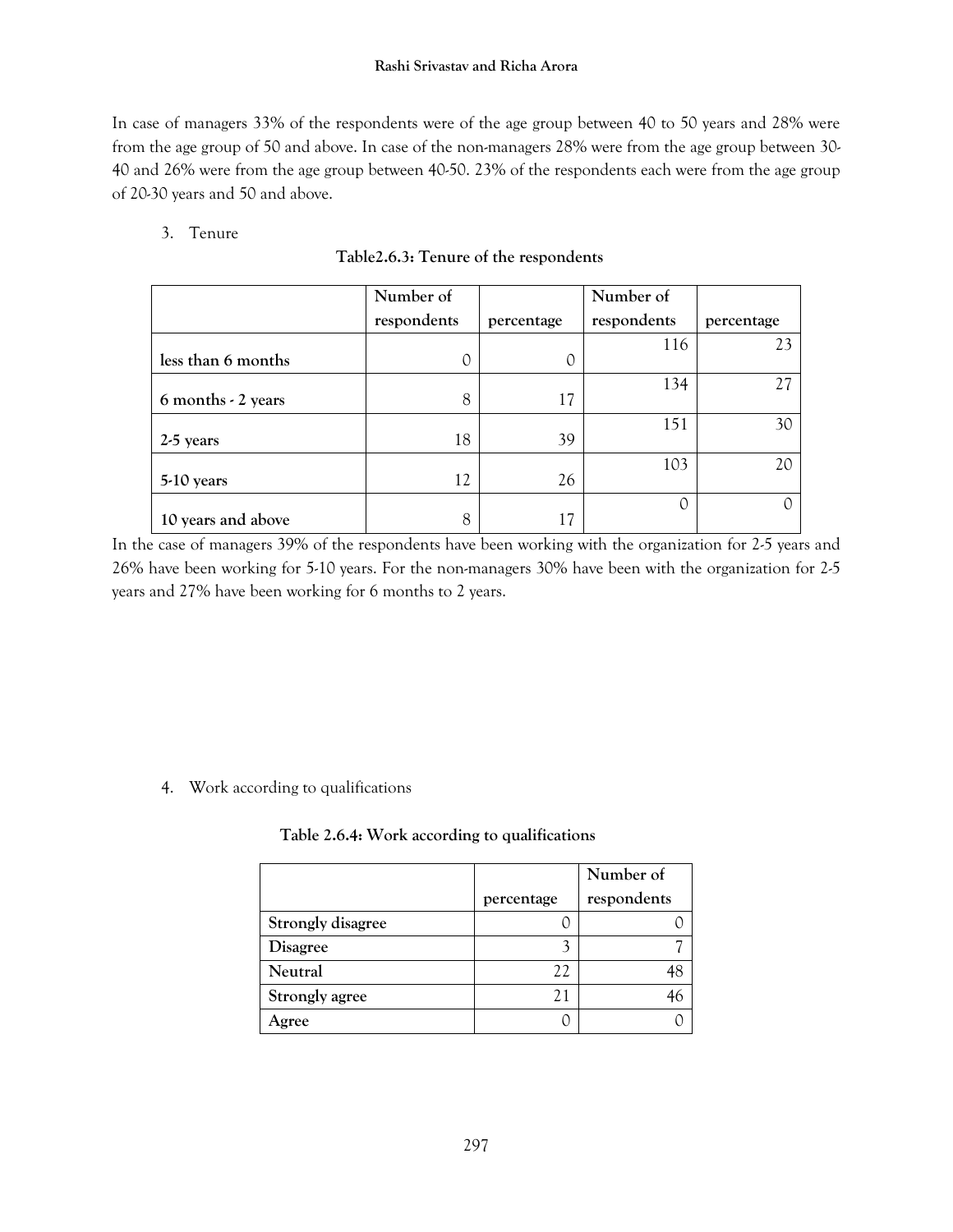#### **The Effect of Manpower Planning on the Performance…**



Work according to qualifications

The graph shows the responses that whether the work which has been assigned to the managers is as per their qualifications. 46% of the respondents strongly agree to the statement but 48% of the respondents have given neutral response. Thus it may be inferred that probably the managers are not able to align their qualifications with the responsibilities assigned or they have not been oriented properly by the organization on their job roles matching with their qualifications.

5. Work according to skills

|  |  |  |  | Table 2.6.5: work according to skills |  |  |
|--|--|--|--|---------------------------------------|--|--|
|--|--|--|--|---------------------------------------|--|--|

|                          |            | Number of   |
|--------------------------|------------|-------------|
|                          | percentage | respondents |
| <b>Strongly Disagree</b> |            |             |
| <b>Disagree</b>          |            |             |
| Neutral                  | 30         |             |
| <b>Strongly Agree</b>    | 16         |             |
| Agree                    |            |             |

Work according to skills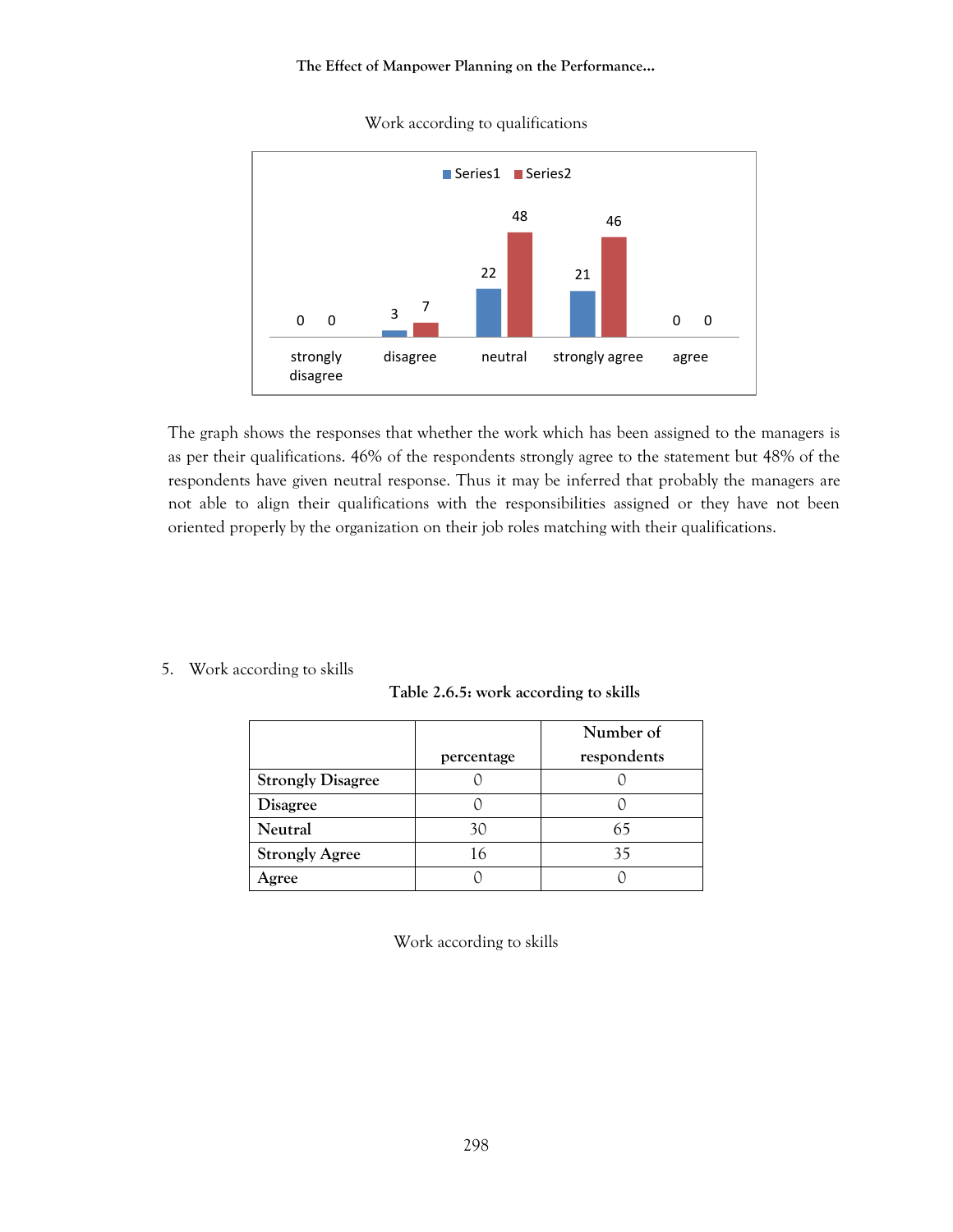

The graph shows the responses that whether the work which has been assigned to the managers is as per their skills. 35% of the respondents strongly agree to the statement but 65% of the respondents have given neutral response. Thus it may be inferred that probably the managers are not able to align their skills with the responsibilities assigned or they have not been oriented properly by the organization on their job roles matching with their skills.

#### **3.0 Relationship between Physical Components at Work and Performance**

| Physical components       | Chi-square value | df | Significance |
|---------------------------|------------------|----|--------------|
| Furniture and furnishings | 2.601            |    | 0.457        |
| Spatial arrangement       | 1.167            |    | 0.558        |
| Temperature               | 2.546            |    | 0.467        |
| Lighting                  | 4.278            |    | 0.233        |
| Noise                     | 6.415            |    | 0.40         |

**Table3.1: Chi-Square Test of Physical components at work and productivity of the employees**

In the above table, it is observed that all the values of chi-square test are less than the table value. The table value at df 3 is 12.838 and df 2 is 10.597. The chi-square value seen above is less than the table value, so the null hypothesis cannot be rejected. Moreover in all the cases the level of significance is greater than 0.005. So, **the null hypothesis is accepted and the alternate hypothesis is rejected**. Hence, we may infer that there does not exist any relationship between the physical components and the productivity of the employees.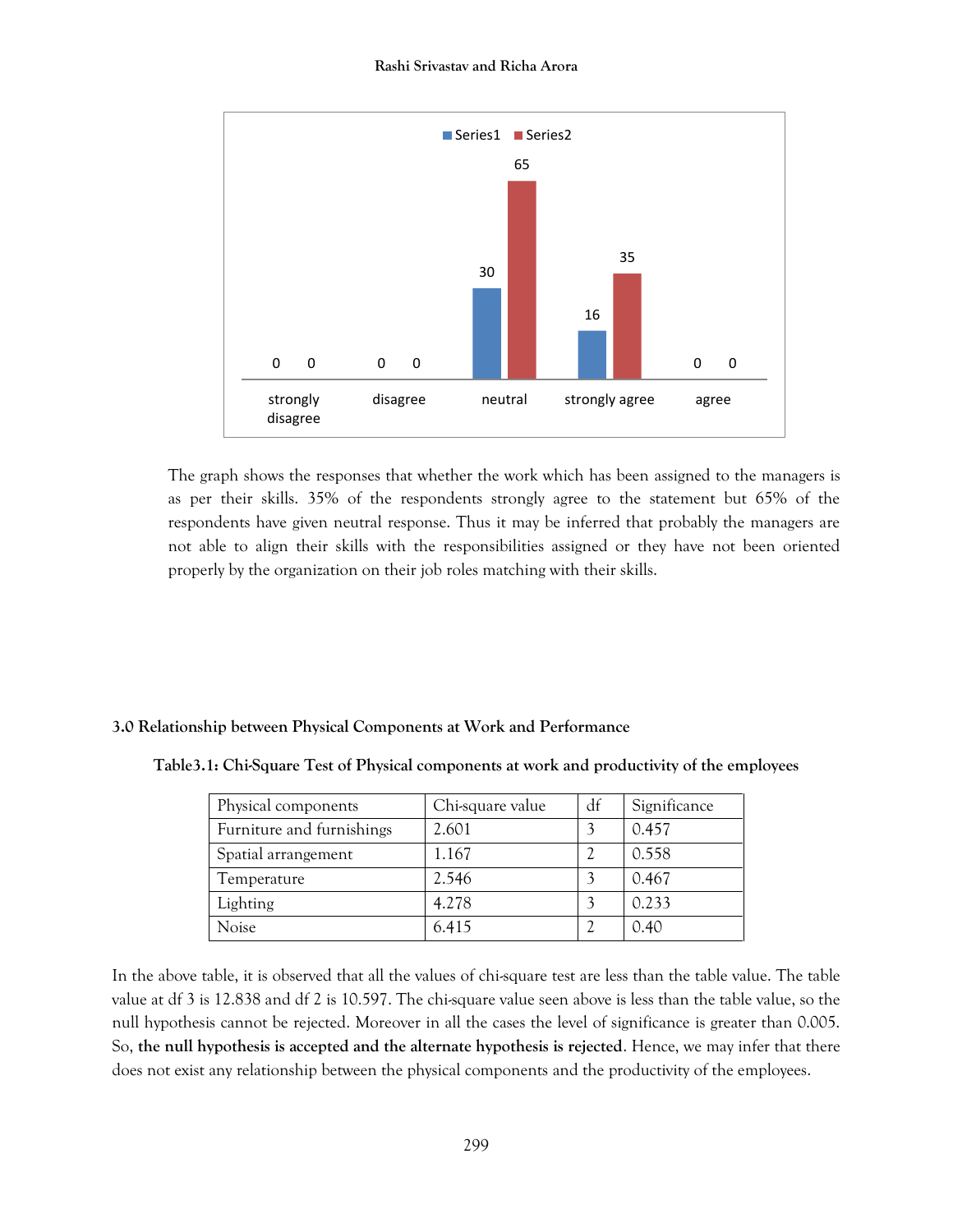| Interpersonal relation | Chi-square value | df | Significance |
|------------------------|------------------|----|--------------|
| <b>Emotions</b>        | 0.225            |    | 0.635        |
| Spatial arrangement    | 0.167            |    | 0.920        |
| Job Assignment         | 0.001            |    | 0.979        |
| Overtime duty          | 0.795            |    | 0.672        |
| Extended work          | 1.479            |    | 0.477        |

**Relationship between behavioral components at work and performance Table3.2: Chi-Square Test of Behavioral components at work and productivity of the employees**

In the above table, it is observed that all the values of chi-square test are less than the table value. The table value at df 3 is 12.838 and df 2 is 10.597. The chi-square value seen above is less than the table value, so the null hypothesis cannot be rejected. Moreover in all the cases the level of significance is greater than 0.005. So, **the null hypothesis is accepted and the alternate hypothesis is rejected.** Hence, we may infer that there does not exist any relationship between the behavioral components and the productivity of the employees.

#### **Factors affecting the performance of employees at workplace**

Top 5 factors that affects the performance of an employees at workplace:

1. **Management styles:** Effective management further develops inspiration, commitment, and execution. Helpless administration has the contrary impact – diminishing fulfilment, efficiency, and performance. One method for further developing execution, consequently, is to recognize and fix issues in administration.

Worker reviews can offer speedy understanding into the condition of the board inside an organization, pinpoint likely issues, then, at that point, recommend roads for fixing those issues.

2. **Corporate Culture**:organizational culture is made out of convictions and presumptions that, to a limited extent, drive representative conduct. Certain characteristics and practices emphatically affect specialist execution, while others have an adverse consequence. For example, these characteristics can assist with further developing labour force execution: A culture worked around constant learning and improvement

A faith in the worth of computerized proficiency and advanced finesse Receptiveness to change and novel thoughts There is no single characteristic or thought that can change representative conduct for the time being – truth be told, social changes are troublesome and set aside time. In any case, instilling the right qualities into a working environment can assist with changing the manner in which representatives contemplate work and, all the more significantly, how they perform.

3. **Digital work environment:** The computerized work environment incorporates: The computerized devices representatives use how those computerized devices are utilized computerized preparing and abilities improvement Computerized work processes. The computerized workplace can be liquid, consistent, and easy to understand. Or then again it very well may be divided and incoherent. The in excess of an association puts resources into its computerized part, the more joyful representatives will be, and the better they will perform.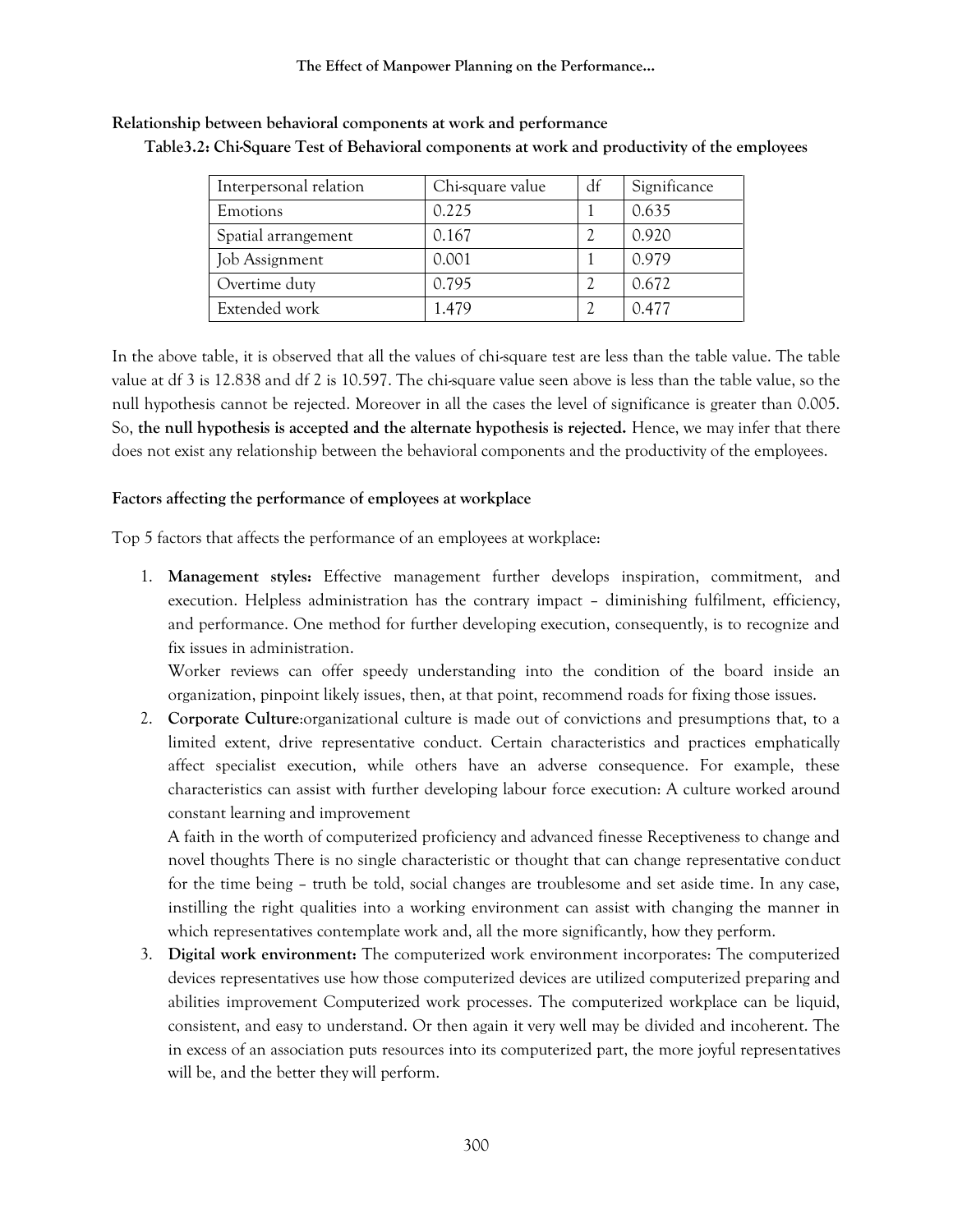4. **Physical work environment:** The actual workplace likewise influences significant worker measurements, like commitment, fulfilment, and execution. Great workplaces ought to be custom fitted to the requirements of the work environment culture and the labour force. High speed innovative new companies, for example, will quite often establish workplaces that mirror their way of life, their qualities, and their central goal. Many incorporate animating stylistic layout, action regions, games, etc. A similar workplace would not work, notwithstanding, for an organization with an alternate culture in an alternate industry.

Nonetheless, paying little mind to industry or culture, the actual climate assumes a part in presentation. For the most part, the better the workplace – from work areas to style – the better representatives will feel at their particular employment.

- 5. **Employees experience :** The employees experience incorporates each phase of the worker venture, including:
	- Recruiting
	- On boarding
	- Commitment
	- Post-Exit Interactions

That experience relies upon its own arrangement of elements, some of which are shrouded in this rundown. Making a positive employee's encounter offers various advantages:

- Better execution
- More representative commitment and inspiration
- Expanded commitment
- Less contact

Today, many organizations understand that the representative experience isn't simply "what tops off an already good thing" – it assumes an immediate part in how much worth workers add to the association.

# **Expected Outcomes**

- This type of study is not available on medical devices on which our study focuses.
- Research plans to fill the gaps recognized and adds to analytical insights of knowledge on explicit factors and their inter-linkages.

# **CONCLUSION**

The organization should take special steps to improve the physical ambience emphasising on adequate workspace, proper lighting and noise management. Moreover, the findings also reveal that physical components and behavioural components do not have any relationship with performance of the employees. Organizations make ventures for laborers' training and development to construct their level of capacities and productivity. In a discussion about work power masterminding, when delegates are outfitted with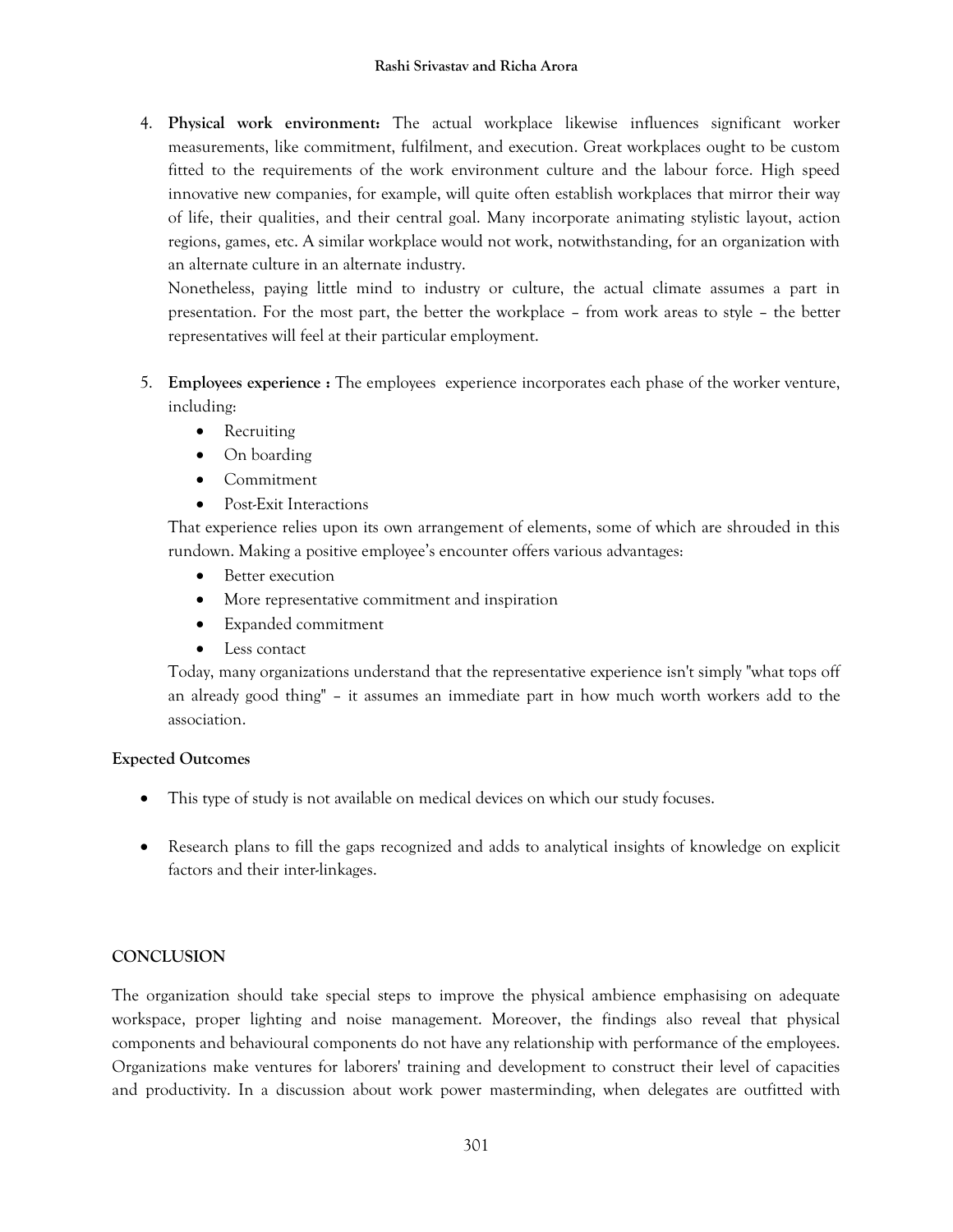#### **The Effect of Manpower Planning on the Performance…**

express preparing about their work and occupation, they can perform better and carefully whether or not there is no administration in the wake of preparing occurs. Engaged representatives accordingly, have significant levels of vitality and are energetic about their work. Job satisfaction was perceived as one's disposition towards his/her work. At the end of the day work fulfillment mirrored an individual's passionate reaction towards the different occupation aspects. An individual who was profoundly happy with his work hold the uplifting mentality towards his work, while the one who had significant degree of occupation disappointment hold the negative demeanor towards the work. In case of the physical components, the chi-square value is less than the table value, so the null hypothesis cannot be rejected. Moreover in all the cases the level of significance is greater than 0.005. So, the null hypothesis is accepted and the alternate hypothesis is rejected. Hence, we may infer that there does not exist any relationship between the physical components and the productivity of the employees. In case of the behavioural components the chi-square value is less than the table value, so the null hypothesis cannot be rejected. Moreover in all the cases the level of significance is greater than 0.005. So, the null hypothesis is accepted and the alternate hypothesis is rejected. Hence, it can be inferred that there does not exist any relationship between the behavioural components and the productivity of the employees.

#### **REFRENCES**

Murgai,A.(2018).Role of artificial intelligence in transforming human resource management. *International Journal of Trend in Scientific Research and Dvelopment*,2(3),877.

Pandey,S.Khaskel,P.(2019).Application of AI in human resource management Gen Y''s Reaction. *International Journal of Recent Technology and Engineering*, 8(4), 2277-3878.

Rani,S.(2019).Human resource management and artificial intelligence. *International Research Journal of Management Sociology & Humanities*, 10(7), 2277-9809.

WHO, 2010.*Medical Devices: Managing the Mismatch*, Geneva, Switzerland: World Health Organization Press.

George,V.(2019).The role of human resource planning in the human resource network. *International Journal of Creative Research Thoughts, 2320-2882.*

Sreekumar,M.Chhabra,M.Yadav,R.(2018).Productivity in manufacturing industries.*International Journal Of Innovative Science and Research Technology*. 3(10),2456-2165.

Feuer, M.J., Niehaus, R.J. & Sheridan, J.A. (1984). Human resource planning: A survey of practice and potential. *Human Resource Planning*. 7, 85-97.

Gomathi,S.(2020).Impact of employee motivation on productivity at manufacturing private sector.